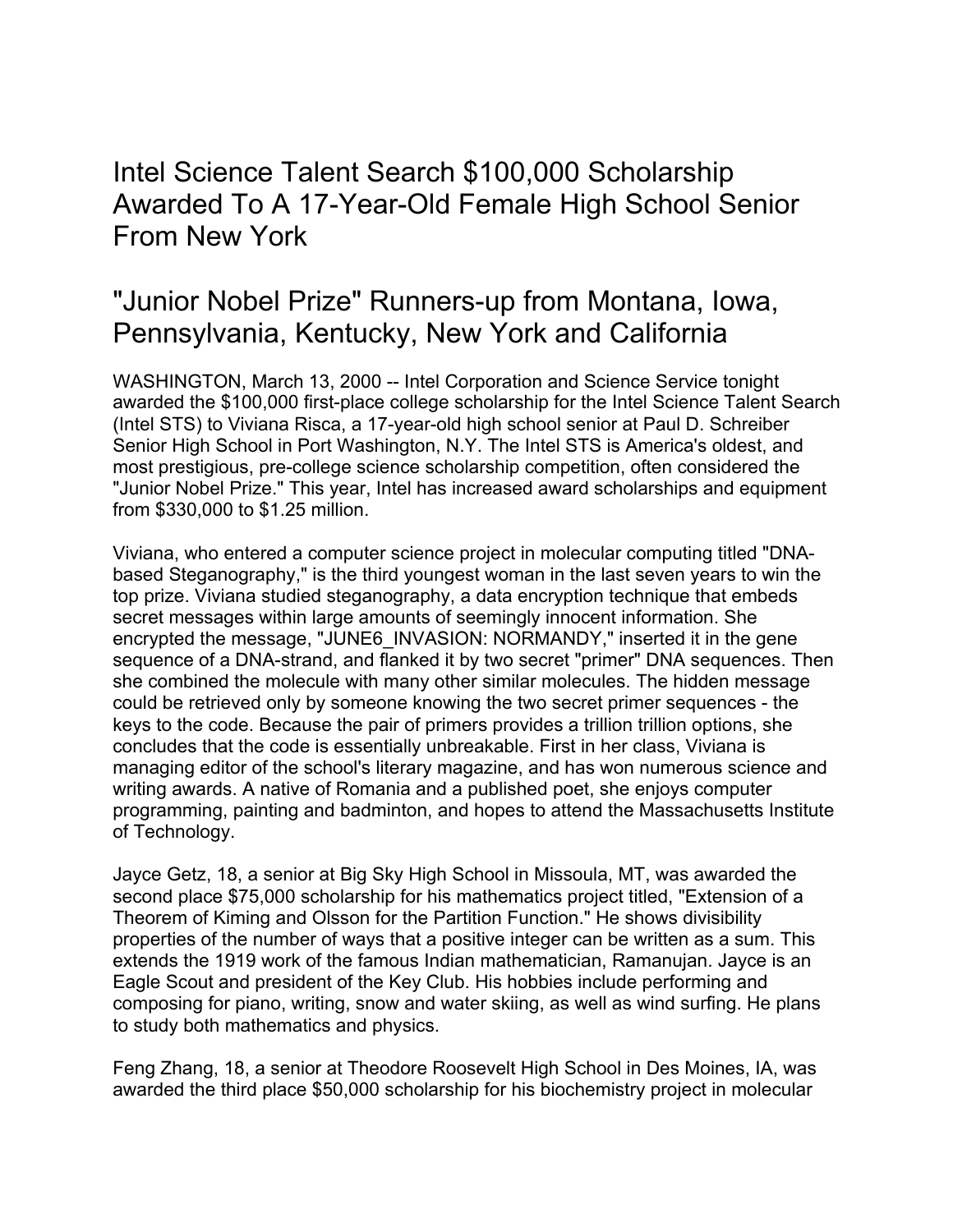virology titled, "Genetic Functional Analysis of the Moloney Murine Leukemia Virus GAG Gene Reveals an Inhibitory Element that can be Masked to Control Retroviral Assembly." In his two-year study, Feng investigated whether parts of the structural protein GAG could become useful targets for therapy of viral infections like HIV/AIDS by disrupting the assembly of infectious viruses. He hopes his work will "provide a small piece to a larger puzzle of conquering the HIV disease." Feng is an Eagle Scout, a political campaign volunteer and the recipient of numerous awards including the Intel Young Scientist Scholarship at the 1999 Intel International Science and Engineering Fair. He hopes to attend Harvard.

"We applaud these young scientists -- our country's future leaders, thinkers and innovators. Their grounding in science and math is crucial to making sense of today's technological world, and making the best decisions for tomorrow," said Dr. Craig R. Barrett, Intel's president and chief executive officer. "The Intel Science Talent Search is an ideal way for us to recognize and reward student excellence in science, as well as teachers and schools, that go the extra mile to excite and involve their students; and to encourage parents to stay involved in their children's education."

Completing the list of the top ten winners (digital photos available via NewsCom bulletin board system (BBS), www.newscom.com and AP Photo Network):

- Fourth Place, a \$25,000 scholarship goes to Alexander 'Sasha' Schwartz, 17, of Radnor High School in Radnor, PA, for his mathematics project, "On Coset Partitions of Abelian Groups." Sasha worked on abstract algebra, determining when a finite Abelian group can be partitioned into cosets of distinct subgroups. He is active in the juggling, math and engineering clubs, and has earned top honors in national and international mathematics and chemistry contests. Sasha plans to major in math and physics at Harvard.
- Fifth Place, a \$25,000 scholarship, goes to Eugene Simuni, 18, a senior at Midwood High School at Brooklyn College, in Brooklyn, NY. Eugene submitted a biochemistry project, "The Role of Interdomain Interactions in the Activation Mechanism of the G Proteins," where he explored protein transmission of visual signals to the brain. He is a member of his school's award-winning debate team and organized its math team. Eugene was born in Russia, immigrating to the U.S. with his family just two years ago. He hopes to attend Harvard. Eugene was chosen by his fellow finalists to receive the Glenn T. Seaborg Award for his commitment to scientific cooperation and communication. Nobel Laureate Glenn Seaborg was a judge of this competition for four decades.
- Sixth Place, a \$25,000 scholarship, goes to Matthew Reece, 18, a senior at duPont Manual Magnet High School in Louisville, KY. He submitted a mathematics project titled, "Proposal of a New Multiscale Wavelet Method for Faster Solution of Fluid Dynamics Problems," which provides an adaptive and possibly faster way of simulating fluid flow. Fluid flow is difficult to compute, and important in many areas, such as airplane design and weather forecasting. Matthew earned perfect SAT scores, plays the violin and enjoys hiking. He hopes to attend the University of Chicago.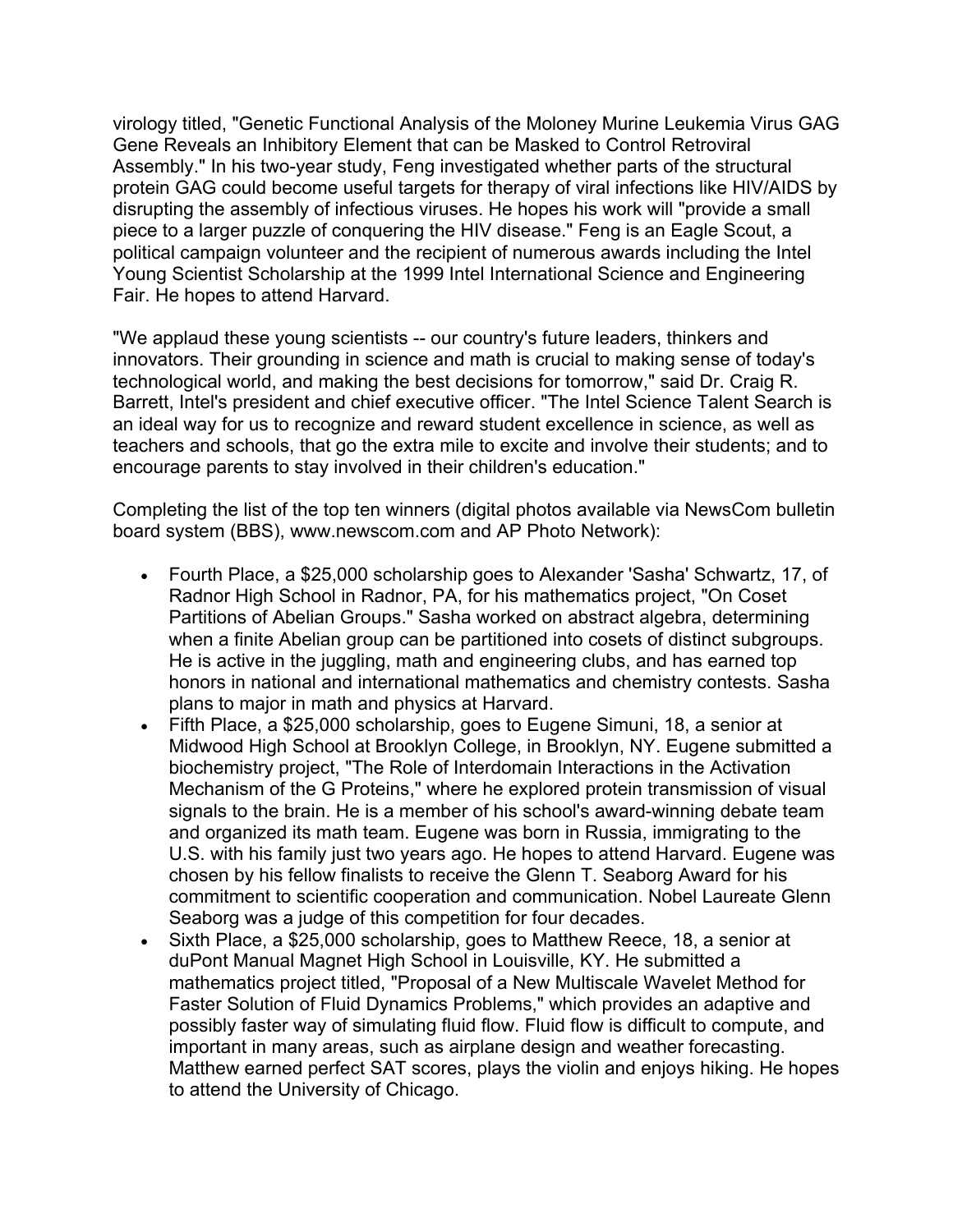- Seventh Place, a \$20,000 scholarship, goes to Kerry Ann Geiler, a 17-year-old student at Massapequa High School in Massapequa, NY. Kerry presented a behavioral and social sciences project entitled, "The Ants Go Marching Two by Two: A Multivariate Analysis of the Physical and Chemical Communication of Formicidae Species." Kerry's study gives new insights into how ants communicate, and provides a building block for further inquiries into the communications among the world's insects. Kerry holds a black belt in karate, plays the saxophone, and is a drum major. She hopes to attend Cornell, and pursue a research career in bioscience.
- Eighth Place, a \$20,000 scholarship, is awarded to Elizabeth Williams, 17, a senior at Palos Verdes Peninsula High School, Rolling Hills Estates, CA. Elizabeth submitted a behavioral and social sciences project entitled, "Visual Search: A Novel Psychophysics for Pre-Attentive Vision." Her project looks at ways the brain perceives combinations of light and shape called "simultaneous contrast," a classic effect studied by perceptual psychologists. First in her class and with perfect SAT scores, Elizabeth plays the violin and plans to attend Harvard.
- Ninth Place, a \$20,000 scholarship, goes to Zachary Cohn, 17, a senior at Half Hollow Hills High School East, in Dix Hills, NY. He entered a mathematics project entitled, "Reciprocity Laws Establishing the Quadratic Character of Remainder Classes over Polynomials with Coefficients in a Prime Dimensional Field," which brings a new perspective to the study of perfect squares. He is captain of the Science Olympiad team, an avid runner and violinist, as well as a weekly volunteer at a geriatric center. He hopes to attend either Harvard or the California Institute of Technology.
- Tenth Place, a \$20,000 scholarship, is awarded to Bob Cherng, 17, a senior at Troy High School in Fullerton, CA. He submitted an atmospheric chemistry project entitled, "Gas Phase Formation of Solid Ammonium Halides: A Computational Study, " which studies the transition of two gases - ammonia and hydrogen halide - into airborne clusters of solid ammonium halide. Bob believes his work, all done by a computer, could be applied to the study of how acid rain is formed, or how the ozone is depleted. Born in Taiwan, Bob is first in his class, co-president of the Future Scientists and Engineers of America Club, and cocaptain of the Science Olympiad team. Bob hopes to attend the California Institute of Technology, Massachusetts Institute of Technology, or the University of California at Berkeley.

The remaining 30 finalists will each receive a \$5,000 scholarship award. In addition to the scholarship award, each finalist in the Intel STS will receive a mobile computer with an Intel Pentium® III processor featuring Intel® SpeedStep™ technology.

"The Intel Science Talent Search is about pursuing better ways to do things, continuously pushing out the frontiers of knowledge," said Dr. Dudley Herschbach, chairman of the board of Science Service and a Nobel Laureate in chemistry. "The work of these forty young scientists, representative of many others, is a harbinger of the great